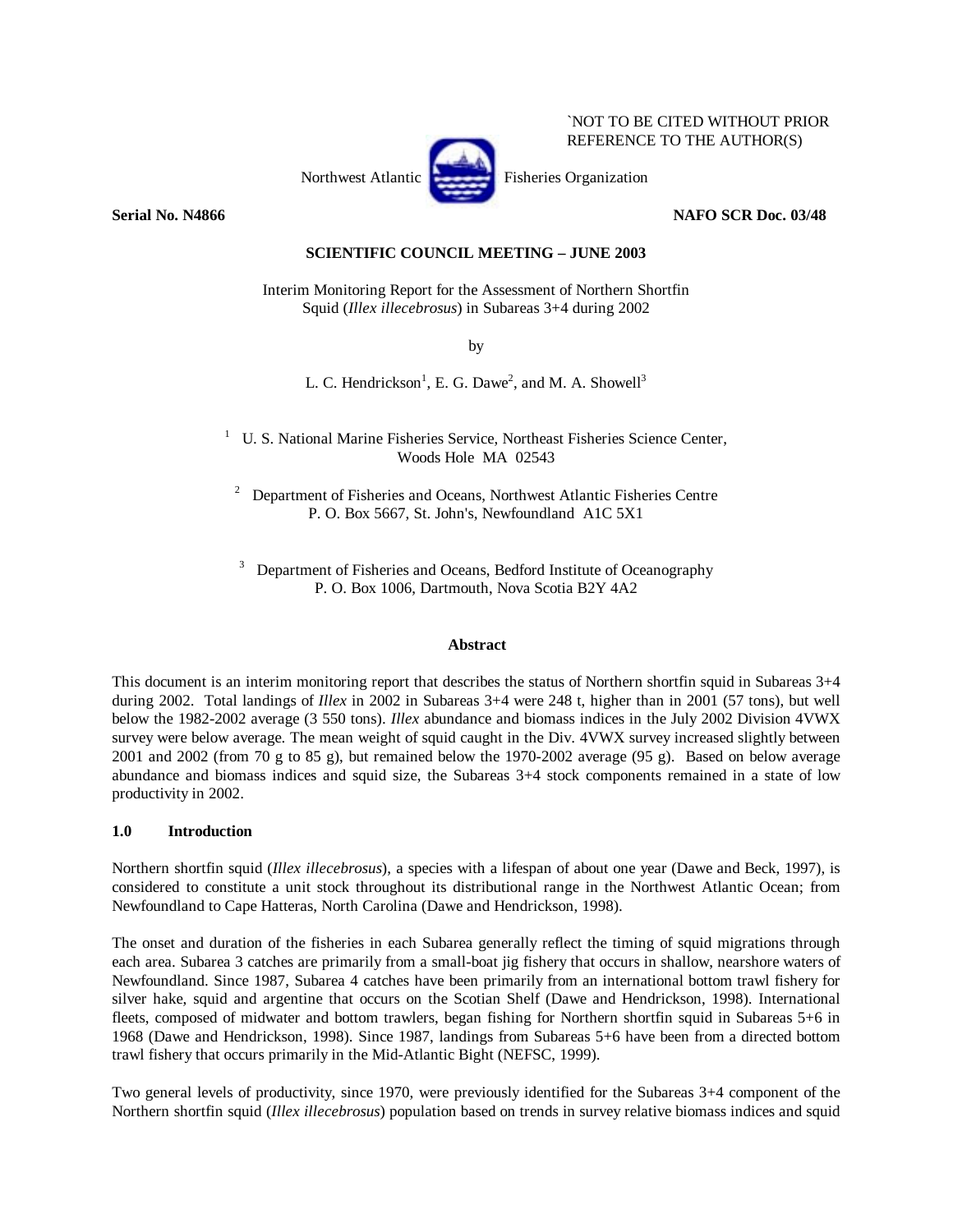mean weight, as well as nominal catches (Rivard *et al.*, 1998; Hendrickson, 1999). A period of high productivity (1976-1981) occurred between two low productivity periods (1970-1975 and 1982-2002).

Management of the stock component in Subarea 3 (Newfoundland) and Subarea 4 (Scotian Shelf and Gulf of St. Lawrence) is based on a Total Allowable Catch (TAC) established annually by the Northwest Atlantic Fisheries Organization (NAFO) and was set at 34 000 tons for 2002. Since 1977, the United States has managed the *Illex* stock component in its Exclusive Economic Zone (EEZ) (Subareas 5+6). The TAC for the Subareas 5+6 stock component was 24 000 tons in 2002. This document provides an evaluation of the status of the Subareas 3+4 component in 2002, based on trends in commercial fishery data, survey relative abundance and biomass indices, and fishing mortality indices, with an emphasis on the present low productivity period (1982-2002).

#### **2.0 Materials and Methods**

#### **2.1 Commercial Fishery Data**

Historically, catches have been recorded from the Subarea 3 fishery since 1911 (Dawe, 1981) and from the Subarea 4 fishery since 1920 (ICNAF, 1973). Catches from Subareas 5+6 have been recorded since 1963 (Lange and Sissenwine, 1980). Fisheries data evaluated herein include nominal catches from Subarea 3 and Subarea 4 during 1953-2002. Landings from Subareas 5+6, during 1963-2002 are also presented.

Subarea 4 catches during 1987-2002 represent the sum of catches (kept fraction only) of Northern shortfin squid by distant water fleets involved in the Scotian Shelf silver hake fishery plus Canadian catches recorded in the Canadian Zonal Interchange Format (ZIF) Database. The ZIF database contains catches by Canadian vessels and international vessels with Canadian allocations. Squid catches in the silver hake fishery were obtained from the Maritimes Observer Program Database. Since observer coverage in the SA 4 silver hake fishery has been 100% since 1987, and data are collected on a tow-by-tow basis (Showell and Fanning, 1999), catches from this source are considered the most accurate.

#### **2.2 Research Survey Data**

Fishery-independent indices of relative abundance (stratified mean number per tow) and biomass (stratified mean kg per tow) were available from stratified, random, multi-species bottom trawl surveys conducted by Canada in Div. 4T (southern Gulf of St. Lawrence) during September since 1971, Div. 4VWX (Scotian Shelf) during July since 1970, and by the United States of America in Subareas 5+6 during September-October since 1967. All strata were included in computations of the Div. 4T survey indices (Halliday and Koeller, 1981; Koeller, 1980) and the Div. 4VWX survey indices (Fanning, 1985). There were no gear or vessel conversion coefficients applied to indices from either of these two surveys. All offshore strata, between depths of 27-366 m (Grosslein, 1969), were included in the computations of survey indices for Subareas 5+6 and gear and vessel standardization coefficients were applied to these indices (NEFSC 1999). With the exception of the Div. 4T survey, which occurred during daylight hours during 1971-1984, sampling was conducted around the clock.

### **2.3 Fishing Mortality**

Annual fishing mortality indices for Subareas 3+4, during 1970-2002, were computed by dividing annual catches in Subareas 3+4 by the annual biomass indices from the July Div. 4VWX surveys.

## **3.0 Results**

#### **3.1 Subareas 3+4 Fisheries**

During 1992-1999, squid catches in the Subarea 4 silver hake fishery were predominantly from the Cuban fleet. However, effort in this fishery has markedly declined during recent years. The sole Russian trawler in the Subarea 4 silver hake fishery did not catch *Illex* during 2001 or 2002 (Rikhter and Sigaev, 2003, Rikhter and Sigaev, 2002).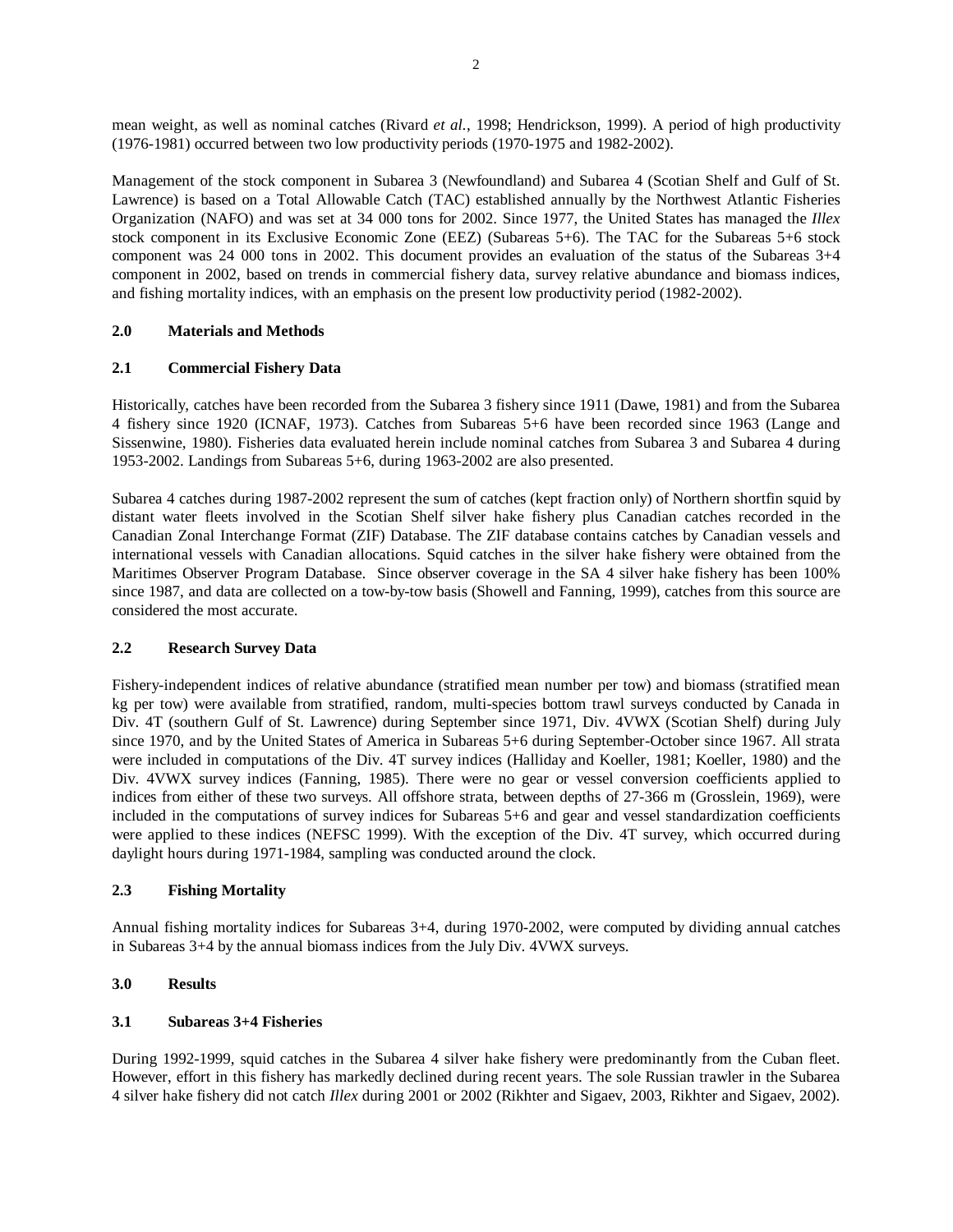The total catch of *Illex* in Subarea 4 (24 tons) in 2002 was the lowest since 1960 (Table 1). In Subarea 3, *Illex* catches increased from 23 tons in 2001 to 224 tons in 2002.

Catches in Subareas 3+4 increased during the 1970s and reached a peak of 162 092 tons in 1979 (Table 1, Fig. 1). During 1976-81, total catches (Subareas 3-6) were dominated by those from Subareas 3+4 (which averaged 80 645 tons while those in Subareas 5+6 averaged 19 661 tons). Following a 1979 peak, Subarea 3+4 catches declined sharply to less than 1 000 tons during 1983-88. In 1997, Subareas 3+4 catches (15 614 tons) reached their highest level since 1981 due primarily to the Subarea 3 jig fishery (12 748 tons). Annual catches in Subareas 3+4 have been less than 1 000 tons since 1999 and totaled 248 tons in 2002.

### **3.2 Subareas 5+6 Fishery**

Catches in Subareas 5+6 reached a peak of 24 936 tons in 1976 and afterwards have ranged between 1 958 tons and 23 597 tons (Table 1). Since 1987, the Subareas 5+6 fishery has consisted solely of domestic (USA) bottom trawlers. During 1987-97, catches were generally in the range of 10 000-18 000 t. Catches during 1998 reached 23 597 tons (the highest since 1977) but the fishery was closed in August for the remainder of the year because the TAC (19 000 tons) was attained. Subsequently, annual catches in Subareas 5+6 have been much lower and were only 2 700 tons in 2002, the lowest since 1988.

#### **3.3 Catches from Subareas 3-6**

The timing and duration of fisheries varies by Subarea. Since 1992, fisheries in Subareas 4 and 5+6 have generally occurred during June-October, with a peak in catches during July. The Subarea 3 fishery has generally occurred during July-November with a September peak in catch (Hendrickson *et al*.. 2002).

Combined catches from Subareas 3-6 declined from about 25 500 tons in 1998 to about 3 000 tons in 2002, the lowest level since 1988 (Table 1, Fig. 1). This was primarily due to a decrease in catches from Subareas 5+6.

#### **3.4 Survey Abundance and Biomass Indices**

Annual survey trends in relative abundance (stratified mean number per tow) and biomass (stratified mean kg per tow) are shown in Fig. 2 and Table 2. The Div. 4VWX July survey generally occurs prior to the Subarea 3 fishery and during the early phase of the Subarea 4 fishery, so it can be considered to provide pre-fishery abundance and biomass indices. This survey encompasses a larger expanse of *Illex* habitat in Subarea 4 than does the Div. 4T survey. Relative biomass indices from the Div. 4VWX survey indicate a period of high productivity during 1976- 1981, averaging 12.6 kg/tow, followed by a low productivity period during 1982-2002, averaging 2.4 kg/tow (Figure 2, Table 2). Indices of relative abundance (13.0 squid per tow) and biomass (1.1 kg per tow) from the 2002 Division 4VWX survey were below average (35.3 squid per tow and 2.4 kg per tow, respectively).

Surveys in Subareas 5+6 and Div. 4T occur during autumn and can be considered to provide post-fishery abundance and biomass indices. However, the Div. 4T survey appears to capture squid only during periods of high abundance. During 1999-2002, biomass and abundance indices from both surveys remained below their timeseries averages (Table 2).

### **3.5 Body Size**

Mean body weights of squid caught in the Div. 4VWX survey indicate that squid were larger during the high productivity period and smaller during the low productivity period (Fig. 3). The mean weight of squid caught in the Div. 4VWX survey increased slightly between 2001 and 2002 (from 70 g to 85 g) but remained below the 1970-2002 average (95 g). During 2000-2002, the mean weight of squid from the Subareas 5+6 autumn survey declined from 90 g to 70 g, the lowest value in the time series.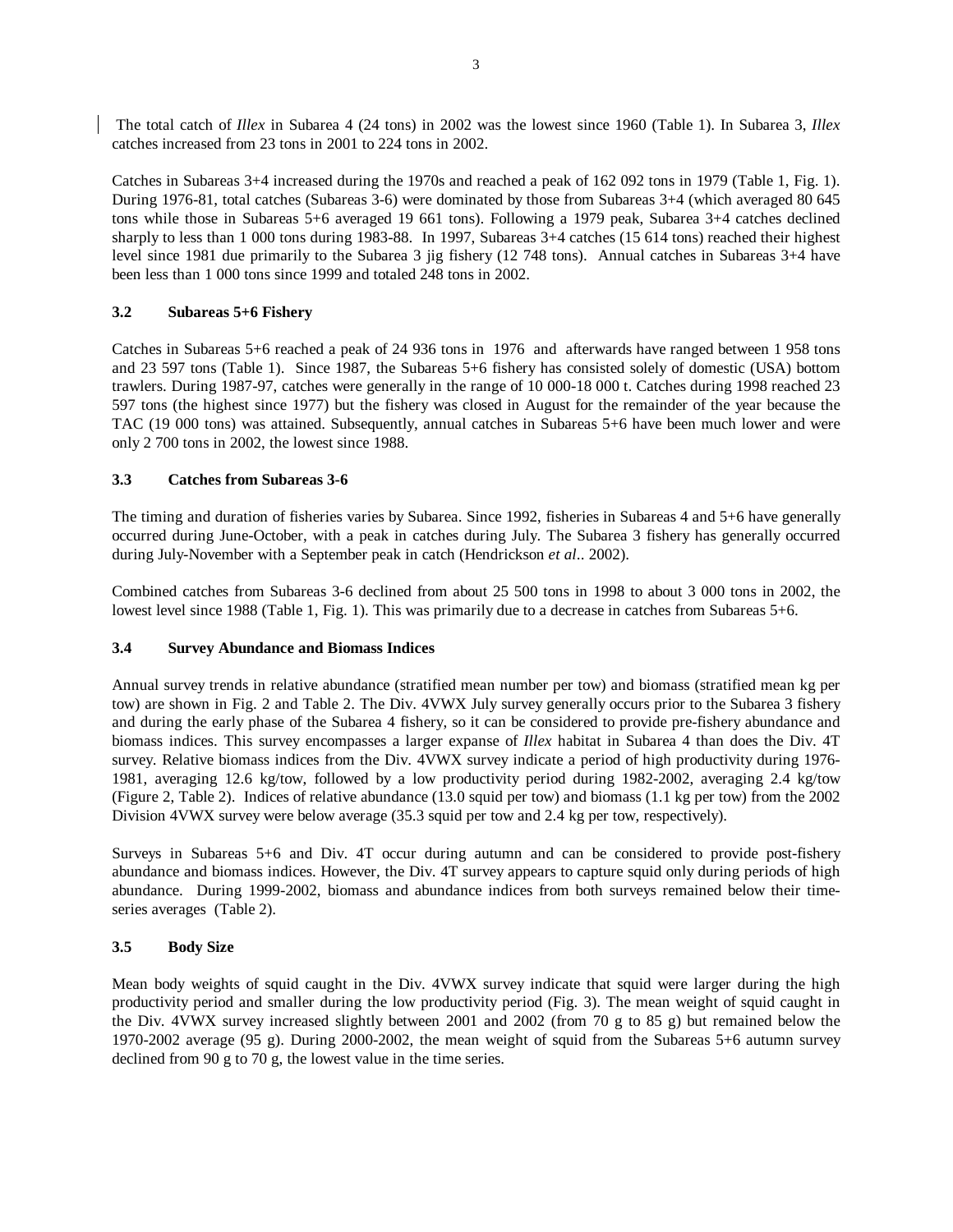### **3.6 Fishing Mortality Indices**

Annual fishing mortality indices for Subareas 3+4 were high during 1977-81, reached a peak of 4.09 in 1978 (Table 3, Fig. 4) and averaged 1.67 during the high productivity period (1976-81). High values during 1976-81 are attributed to increased catches and low survey indices (Fig. 5). Since 1982, relative fishing mortality rates have been much lower and averaged 0.18 during 1982-2002.

### **4.0 Discussion**

Based on below average abundance and biomass indices and squid size, the Subareas 3+4 stock component remained in a state of low productivity in 2002.

#### **Acknowledgements**

We thank Hugues Benoit for providing the Div. 4T survey indices.

### **References**

- Dawe, E. G. 1981. Development of the Newfoundland squid (*Illex illecebrosus*) fishery and management of the resource. J. Shellfish Res. 1: 137-142.
- Dawe, E. G. and P. C. Beck. 1997. Population structure, growth and sexual maturation of short-finned squid at Newfoundland, Canada, based on statolith analysis. Can. J. Fish. Aquat. Sci. 54: 137-146.
- Dawe, E. G. and L. C. Hendrickson. 1998. A review of the biology, population dynamics, and exploitation of shortfinned squid in the northwest Atlantic Ocean, in relation to assessment and management of the resource. NAFO SCR Doc. 98/59, Ser. No. N3051, 33 p.
- Dawe, E. G., and Warren, W. G. 1993. Recruitment of short-finned squid in the Northwest Atlantic Ocean and some environmental relationships. Journal of Cephalopod Biology, 2: 1-21.
- Doubleday, W.G. 1981. Manual on groundfish surveys in the northwest Atlantic. NAFO Sci. Coun. Studies. 2: 55 p.
- Fanning, L. P. 1985. Intercalibration of research survey results obtained by different vessels. CAFSAC Res. Doc. 85-83. 43 p.
- Grosslein, M.D. 1969. Groundfish survey program of BCF Woods Hole. Commer. Fish. Rev. 31(8-9): 22-35.
- Halliday, R. G. and A. C. Kohler. 1971. Groundfish survey programmes of the St. Andrews Biological Station, Fisheries Research Board of Canada – objectives and characteristics. ICNAF Res. Doc. 71/35, Ser. No. 2520. 25 p.
- Hendrickson, L.C. 1999. Fishery effects on spawner escapement in the Northwest Atlantic *Illex illecebrosus* stock. NAFO SCR Doc. 99/66, Ser. No. N4125. 8 p.
- Hendrickson, L.C., E.G. Dawe and M.A. Showell. 2002. Assessment of Northern shortfin squid (*Illex illecebrosus*) in Subareas 3+4 for 2001. NAFO SCR Doc. 02/56. Ser. No. N4668. 17 p.
- ICNAF. 1973. Nominal catch of squid in Canadian Atlantic waters (Subareas 2-4), 1920-68. ICNAF Redbook 1973, Part III: 154-161.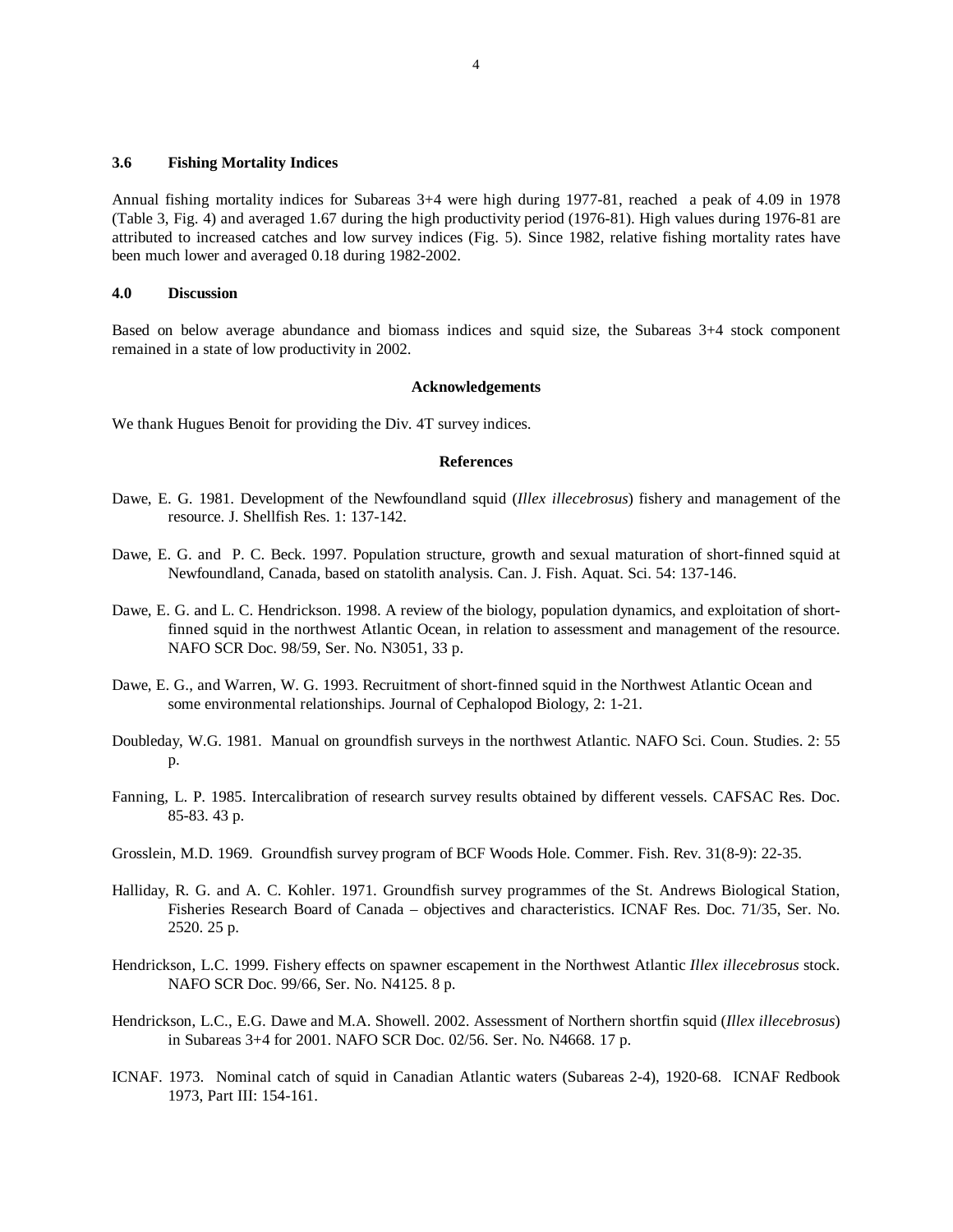- Koeller, P. A. 1980. Distribution, biomass and length frequencies of squid (*Illex illecebrosus*) in Divisions 4TVWX from Canadian research vessel surveys: an update for 1979. NAFO SCR Doc. 80/II/17. Ser. No. N049.
- Lange, A. M. T. and M. Sissenwine. 1980. Biological considerations relevant to the management of squid *Loligo pealeii* and *Illex illecebrosus* of the Northwest Atlantic. Mar. Fish. Rev. 42(7-8): 23-38.
- Northwest Atlantic Fisheries Organization [NAFO]. 2002a. List of biological sampling data for 2001. NAFO SCS Doc. 02/8. Ser. No. N620. 18 p.
- Northeast Fisheries Science Center [NEFSC]. 1999. Report of the 29th Northeast Regional Stock Assessment Workshop (29th SAW): Stock Assessment Review Committee SARC) Consensus Summary of Assessments. Northeast Fisheries Science Center Ref. Doc. 99-14 347 p.
- Rikhter V. A. and I. K. Sigaev. 2003. Russian Research Report for 2002, Part I, Research carried out by AtlantNIRO in NAFO Subarea 4. NAFO SCS Doc. 03/6, Ser. No. N4807. 32 p.
- Rikhter, V. A. and I. K. Sigaev. 2002. Russian Research Report for 2001. PART 1. Research carried out by AtlantNIRO in NAFO Subarea 4. NAFO SCS Doc. 02/4, Ser. No. N4597. 2 p.
- Rikhter, V. A., and I. K. Sigaev. 2001. Russian Research Report for 2000. PART 1. Research carried out by AtlantNIRO in NAFO Subarea 4. NAFO SCS Doc. 01/11, Ser. No. N4372. 3 p.
- Rivard, D., L. C. Hendrickson and F. M. Serchuk. 1998. Yield estimates for short-finned squid (*Illex illecebrosus*) in SA 3-4 from research vessel survey relative biomass indices. NAFO SCR Doc. 98/75, Ser. No. N3068. 4 p.
- Showell, M.A. and L.P. Fanning. 1999. Assessment of the Scotian Shelf silver hake population in 1998. Canadian Stock Assessment Research Document. 99/148. 41 p.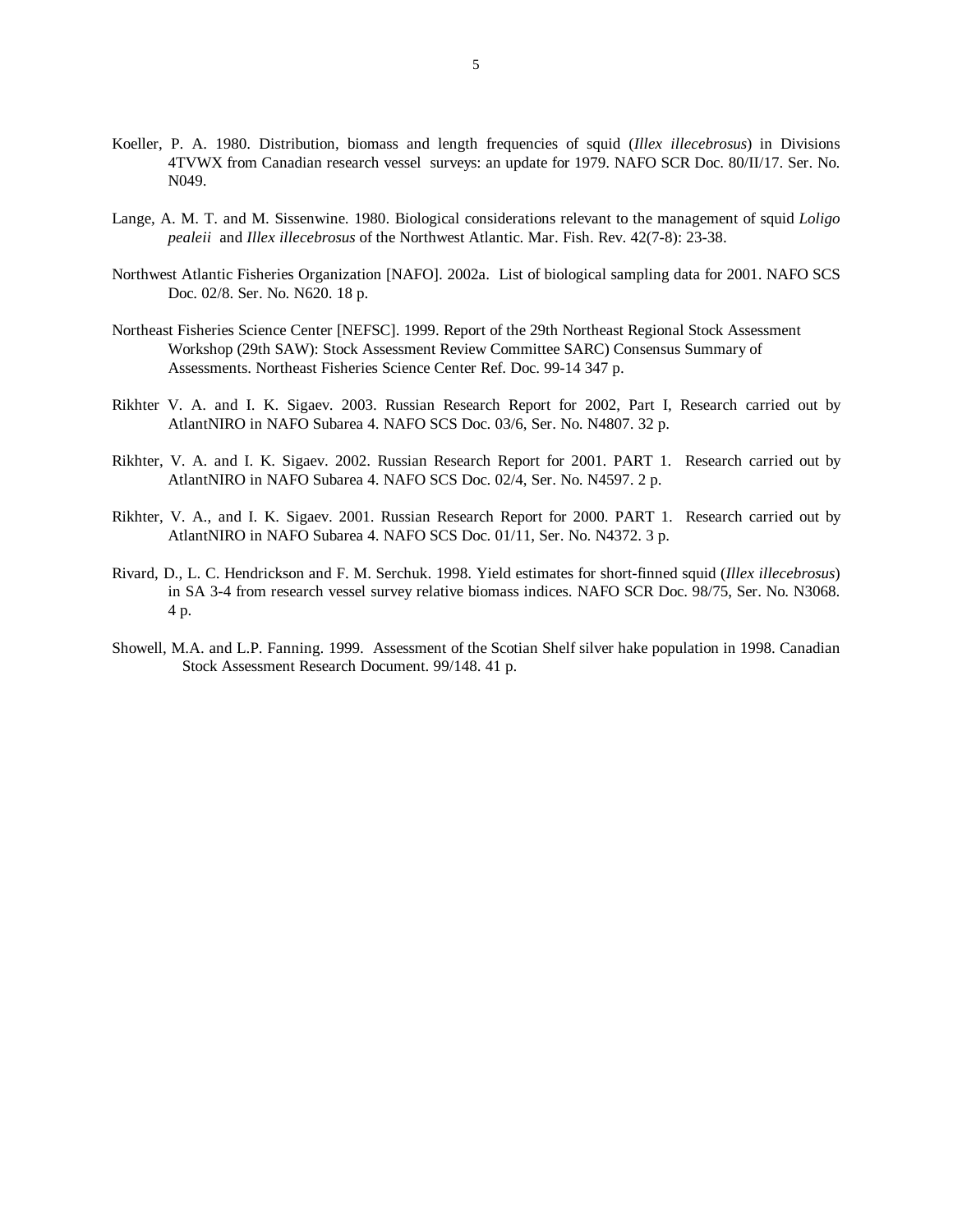|      |                |                |                                | <b>Total</b>    |                 |            |         |
|------|----------------|----------------|--------------------------------|-----------------|-----------------|------------|---------|
|      | <b>Subarea</b> | <b>Subarea</b> | <b>Total</b><br><b>Subarea</b> | <b>Subareas</b> | <b>Subareas</b> | $TAC(t)^1$ |         |
|      | 3 <sup>2</sup> | $4^3$          | $3+4$                          | $5 + 6^{4,5}$   | $(3-6)^6$       | $3+4$      | $5 + 6$ |
| Year | (t)            | (t)            | (t)                            | (t)             | (t)             |            |         |
| 1953 | 4,460          | 51             | 4,511                          |                 | 4,511           |            |         |
| 1954 | 6,700          | 115            | 6,815                          |                 | 6,815           |            |         |
| 1955 | 7,019          | 269            | 7,288                          |                 | 7,288           |            |         |
| 1956 | 7,779          | 450            | 8,229                          |                 | 8,229           |            |         |
| 1957 | 2,634          | 335            | 2,969                          |                 | 2,969           |            |         |
| 1958 | 718            | 84             | 802                            |                 | 802             |            |         |
| 1959 | 2,853          | 258            | 3,111                          |                 | 3,111           |            |         |
| 1960 | 5,067          | 24             | 5,091                          |                 | 5,091           |            |         |
| 1961 | 8,971          | 50             | 9,021                          |                 | 9,021           |            |         |
| 1962 | 482            | 587            | 1,069                          |                 | 1,069           |            |         |
| 1963 | 2,119          | 103            | 2,222                          | 810             | 3,032           |            |         |
| 1964 | 10,408         | 369            | 10,777                         | 360             | 11,137          |            |         |
| 1965 | 7,831          | 433            | 8,264                          | 522             | 8,786           |            |         |
| 1966 | 5,017          | 201            | 5,218                          | 570             | 5,788           |            |         |
| 1967 | 6,907          | 126            | 7,033                          | 995             | 8,028           |            |         |
| 1968 | 9              | 47             | 56                             | 3,271           | 3,327           |            |         |
| 1969 | 21             | 65             | 86                             | 1,537           | 1,623           |            |         |
| 1970 | 111            | 1,274          | 1,385                          | 2,826           | 4,211           |            |         |
| 1971 | 1,607          | 7,299          | 8,906                          | 6,614           | 15,520          |            |         |
| 1972 | 26             | 1,842          | 1,868                          | 17,641          | 19,509          |            |         |
| 1973 | 622            | 9,255          | 9,877                          | 19,155          | 29,032          |            |         |
| 1974 | 48             | 389            | 437                            | 20,628          | 21,065          |            | 71,000  |
| 1975 | 3,751          | 13,945         | 17,696                         | 17,926          | 35,622          | 25,000     | 71,000  |
| 1976 | 11,257         | 30,510         | 41,767                         | 24,936          | 66,703          | 25,000     | 30,000  |
| 1977 | 32,754         | 50,726         | 83,480                         | 24,795          | 108,275         | 25,000     | 35,000  |
| 1978 | 41,376         | 52,688         | 94,064                         | 17,592          | 111,656         | 100,000    | 30,000  |
| 1979 | 88,833         | 73,259         | 162,092                        | 17,241          | 179,333         | 120,000    | 30,000  |
| 1980 | 34,780         | 34,826         | 69,606                         | 17,828          | 87,434          | 150,000    | 30,000  |
| 1981 | 18,061         | 14,801         | 32,862                         | 15,571          | 48,433          | 150,000    | 30,000  |
| 1982 | 11,164         | 1,744          | 12,908                         | 18,633          | 31,541          | 150,000    | 30,000  |
| 1983 | 5              | 421            | 426                            | 11,584          | 12,010          | 150,000    | 30,000  |
| 1984 | 397            | 318            | 715                            | 9,919           | 10,634          | 150,000    | 30,000  |
| 1985 | 404            | 269            | 673                            | 6,115           | 6,788           | 150,000    | 30,000  |
| 1986 | 1              | 110            | 111                            | 7,470           | 7,581           | 150,000    | 30,000  |
| 1987 | 194            | 368            | 562                            | 10,102          | 10,664          | 150,000    | 30,000  |
| 1988 | 272            | 539            | 811                            | 1,958           | 2,769           | 150,000    | 30,000  |
| 1989 | 3,101          | 2,870          | 5,971                          | 6,801           | 12,772          | 150,000    | 30,000  |
| 1990 | 4,440          | 6,535          | 10,975                         | 11,670          | 22,645          | 150,000    | 30,000  |
| 1991 | 1,719          | 1,194          | 2,913                          | 11,908          | 14,821          | 150,000    | 30,000  |
| 1992 | 924            | 654            | 1,578                          | 17,827          | 19,405          | 150,000    | 30,000  |
| 1993 | 276            | 2,410          | 2,686                          | 18,012          | 20,698          | 150,000    | 30,000  |
| 1994 | 1,954          | 3,997          | 5,951                          | 18,350          | 24,301          | 150,000    | 30,000  |
| 1995 | 48             | 1,007          | 1,055                          | 14,058          | 15,113          | 150,000    | 30,000  |
| 1996 | 8,285          | 457            | 8,742                          | 16,969          | 25,711          | 150,000    | 21,000  |
| 1997 | 12,748         | 2,866          | 15,614                         | 13,629          | 29,243          | 150,000    | 19,000  |
| 1998 | 815            | 1,087          | 1,902                          | 23,597          | 25,499          | 150,000    | 19,000  |
| 1999 | 19             | 286            | 305                            | 7,388           | 7,693           | 75,000     | 19,000  |
| 2000 | 328            | 38             | 366                            | 9,011           | 9,377           | 34,000     | 24,000  |
| 2001 | 23             | 34             | 57                             | 3,939           | 3,996           | 34,000     | 24,000  |
| 2002 | 224            | 24             | 248                            | 2,723           | 2,971           | 34,000     | 24,000  |

Table 1. Nominal catches (t) of *Illex illecebrosus* in NAFO Subareas 3 and 4, during 1953-2002, and Subareas 5+6 (U.S. EEZ), during 1963-2002, and TACs in Subareas 3+4 and Subareas 5+6.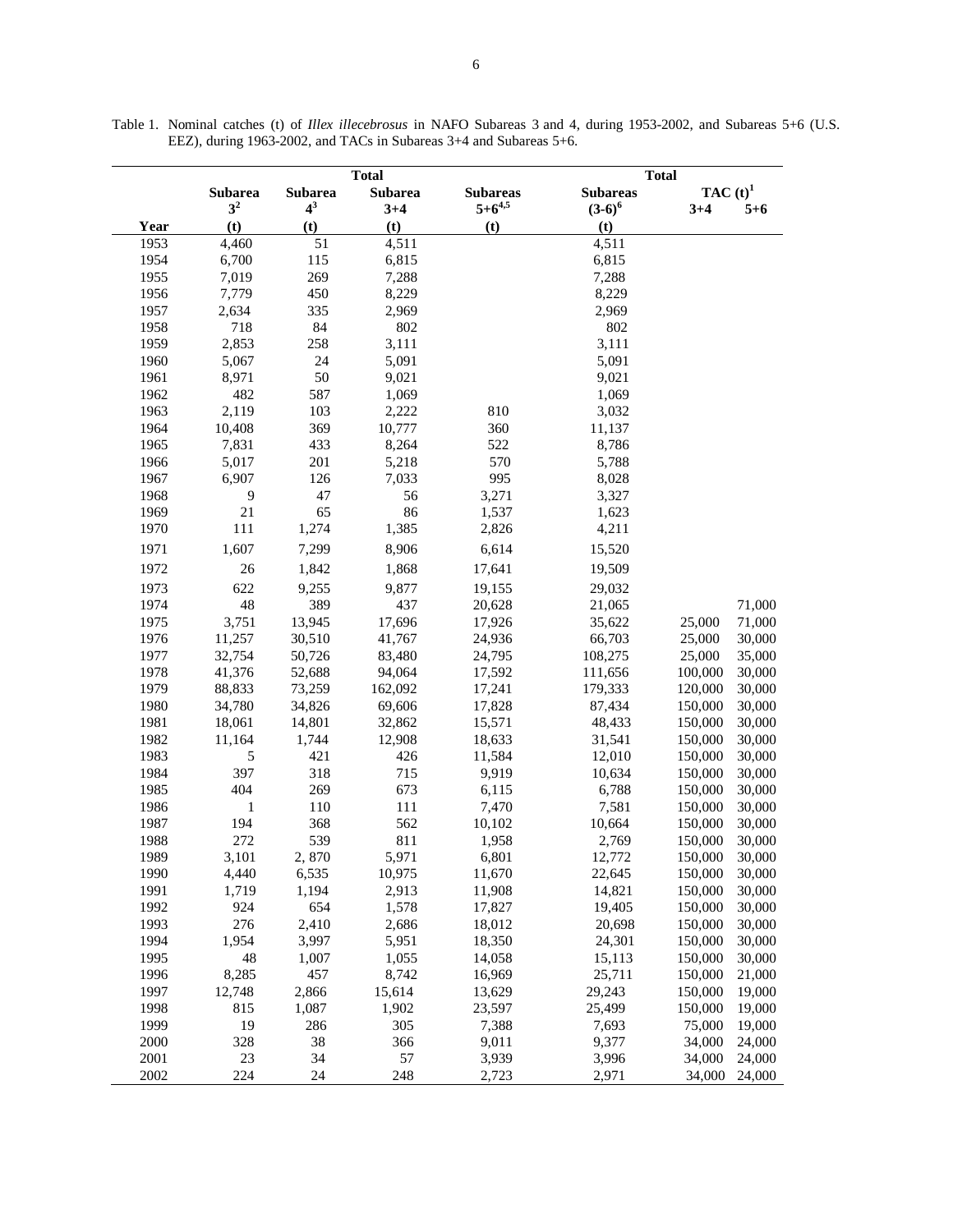Table 1. (Continued).

## **AVERAGES**

| 1976-1981 | 37.844 | 42,802 | 80,645 | 19,661 | 100,306 |
|-----------|--------|--------|--------|--------|---------|
| 1982-1986 | 2.028  | 538    | 2,566  | 10,637 | 13,203  |
| 1987-1991 | 1.945  | 2,301  | 4.246  | 8.488  | 12,734  |
| 1992-1996 | 2.297  | 1,705  | 4.002  | 17.043 | 21,046  |
| 1997-2002 | 2.357  | 723    | 3,079  | 10,060 | 13,139  |
| 1982-2002 | 2.254  | 1,297  | 3,551  | 11,511 | 15,062  |

<sup>1</sup>TACs during 1974 and 1975 for Subareas 5+6 include *Loligo pealeii* and, during 1975-1977, countries without allocations were permitted to land  $3,000$  t in Subareas  $3+4$ <br> $\frac{2}{5}$  SA 3 attabas include a small amount from Subarea 2

 $2$  SA 3 catches include a small amount from Subarea 2

<sup>3</sup> SA 4 catches during 1987-2001 were updated based on catches in the Canadian Observer and ZIF Databases

4 Subareas 5+6 catches during 1963-1978 not reported by species and are proration-based estimates by Lange and Sissenwine (1980)

5 Subareas 5+6 catches during 1994-2002 are provisional 6

Catches during 2002 are provisional for all Subareas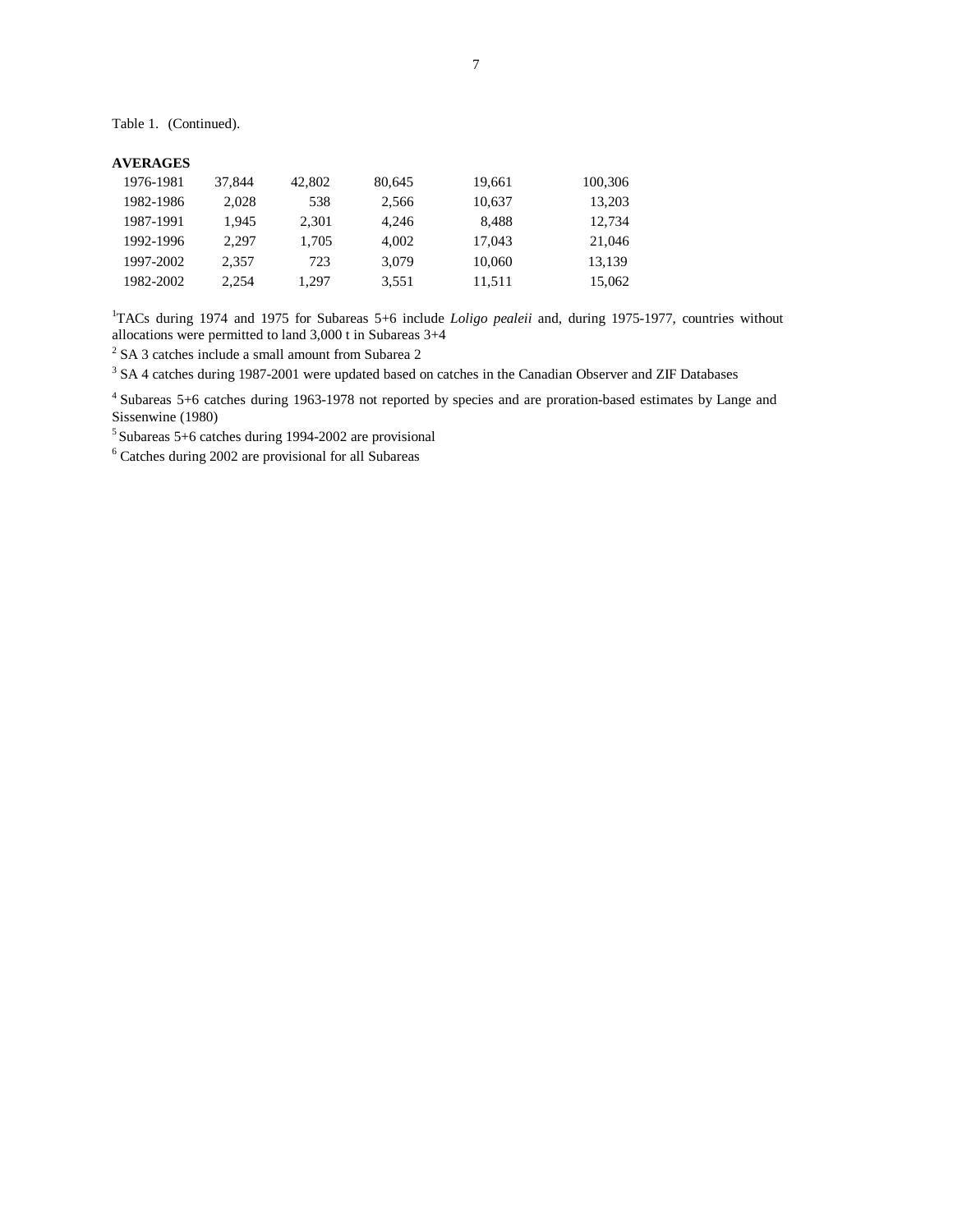|                    | Subareas 5+6    |          | <b>Division 4VWX</b> |          | <b>Division 4T</b> |          |
|--------------------|-----------------|----------|----------------------|----------|--------------------|----------|
| Year               | (number/tow)    | (kg/tow) | (number/tow)         | (kg/tow) | (number/tow)       | (kg/tow) |
|                    |                 |          |                      |          |                    |          |
| 1967               | 1.6             | $0.2\,$  |                      |          |                    |          |
| 1968               | 1.6             | 0.3      |                      |          |                    |          |
| 1969               | 0.6             | $0.1\,$  |                      |          |                    |          |
| 1970               | 2.3             | $0.3\,$  | 5.6                  | $0.4\,$  |                    |          |
| 1971               | 1.7             | $0.3\,$  | 28.5                 | $2.8\,$  | 0.72               | 0.16     |
| 1972               | 2.2             | $0.3\,$  | 6.6                  | 0.7      | 0.05               | $0.01\,$ |
| 1973               | 1.5             | $0.4\,$  | 10.9                 | 1.5      | 0.08               | 0.02     |
| 1974               | $2.8\,$         | $0.4\,$  | 13.4                 | 1.8      | 0.06               | 0.00     |
| 1975               | 8.7             | 1.4      | 44.8                 | $5.0\,$  | 2.47               | 0.51     |
| 1976               | 20.6            | $7.0\,$  | 231.2                | 42.7     | 30.76              | 8.04     |
| 1977               | 12.6            | 3.7      | 50.9                 | 9.5      | 25.73              | 7.61     |
| 1978               | 19.3            | 4.5      | 16.4                 | $2.3\,$  | 55.95              | 15.87    |
| 1979               | 19.4            | 6.1      | 91.4                 | 14.2     | 28.47              | 8.14     |
| 1980               | 13.8            | 3.3      | 23.3                 | $2.2\,$  | 18.04              | 4.58     |
| 1981               | 27.1            | 9.3      | 35.5                 | 4.9      | 5.76               | 1.67     |
| 1982               | 3.9             | $0.6\,$  | 26.0                 | 2.1      | 0.38               | 0.08     |
| 1983               | 1.7             | $0.2\,$  | 76.9                 | 2.1      | 0.09               | $0.00\,$ |
| 1984               | 4.5             | $0.5\,$  | 14.1                 | 1.5      | 0.03               | $0.00\,$ |
| 1985               | 2.4             | 0.4      | 80.2                 | 2.7      | 0.48               | $0.11\,$ |
| 1986               | 2.1             | $0.3\,$  | 7.7                  | $0.4\,$  | $0.08\,$           | $0.01\,$ |
| 1987               | 15.8            | 1.5      | 4.9                  | $0.4\,$  | 0.16               | 0.02     |
| 1988               | 23.2            | $3.0\,$  | 47.3                 | 2.7      | 1.33               | 0.40     |
| 1989               | 22.4            | 3.3      | 26.3                 | $2.7\,$  | 0.30               | 0.04     |
| 1990               | 16.6            | 2.4      | 40.6                 | 4.8      | $0.88\,$           | 0.14     |
| 1991               | 5.2             | $0.7\,$  | 27.1                 | 1.8      | 0.12               | 0.03     |
| 1992               | 8.2             | $0.8\,$  | 121.7                | $7.3$    | 0.28               | 0.05     |
| 1993               | 10.4            | 1.6      | 79.0                 | 5.4      | 0.58               | $0.10\,$ |
| 1994               | 6.8             | $0.9\,$  | 45.3                 | 4.2      | 0.26               | $0.10\,$ |
| 1995               | $8.0\,$         | $0.7\,$  | 33.9                 | $2.4\,$  | $0.16\,$           | 0.02     |
| 1996               | 10.8            | 0.9      | 11.9                 | 0.9      | 0.70               | 0.11     |
| 1997               | 5.8             | 0.5      | 52.0                 | 4.8      | 0.96               | 0.17     |
| 1998               | 14.6            | 1.4      | 10.0                 | 0.9      | $0.96\,$           | 0.21     |
| 1999               | 1.4             | $0.2\,$  | 16.7                 | $2.0\,$  | 0.23               | 0.05     |
| 2000               | 7.4             | $0.7\,$  | $4.0\,$              | $0.1\,$  | 0.19               | 0.02     |
| 2001               | 4.5             | $0.3\,$  | 3.3                  | $0.2\,$  | $0.08\,$           | $0.01\,$ |
| 2002               |                 |          |                      |          | 0.09               | $0.01\,$ |
|                    | 6.4             | $0.4\,$  | 13.0                 | 1.1      |                    |          |
| <b>Time Series</b> |                 |          |                      |          |                    |          |
| Average            | $\!\!\!\!\!8.8$ | 1.6      | 39.4                 | $4.2\,$  | 5.51               | 1.51     |

Table 2. Indices of relative abundance (stratified mean number/tow) and biomass (stratified mean kg/tow) from bottom trawl surveys conducted in Subareas 5+6 (Sept-Oct, 1967-2002), Division 4VWX (July, 1970-2002), and Division 4T (Sept, 1971-2002).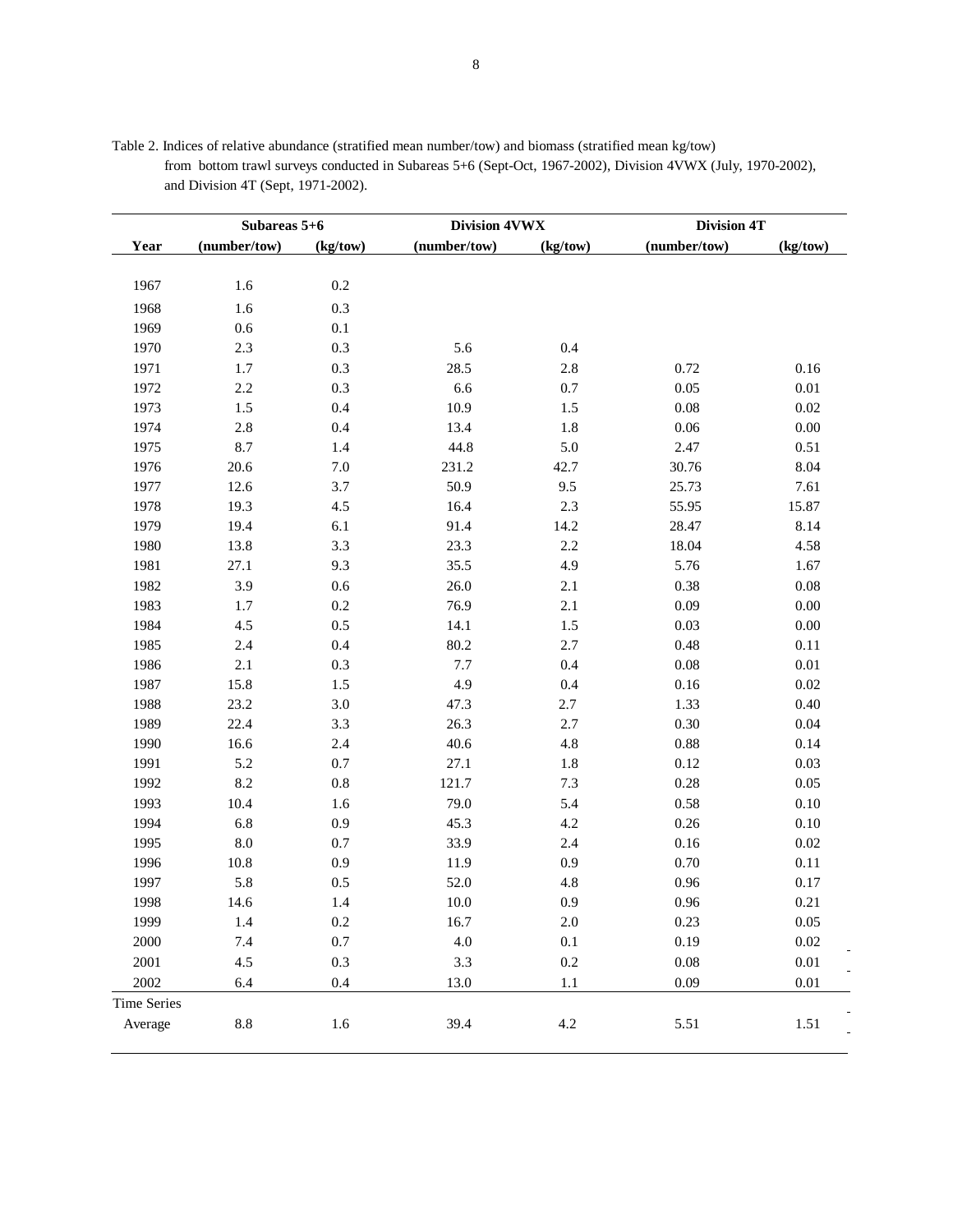|           | SA 3+4         |                                  |                          |
|-----------|----------------|----------------------------------|--------------------------|
|           | <b>Nominal</b> | <b>Division 4VWX July Survey</b> |                          |
| Year      | Catch          | <b>Biomass Index</b>             | <b>Fishing Mortality</b> |
|           | (t)            | (kg/tow)                         | <b>Indices</b>           |
| 1970      | 1,385          | 0.4                              | 0.35                     |
|           |                | 2.8                              |                          |
| 1971      | 8,906          |                                  | 0.32                     |
| 1972      | 1,868          | 0.7                              | 0.27                     |
| 1973      | 9,877          | 1.5                              | 0.66                     |
| 1974      | 437            | 1.8                              | $0.02\,$                 |
| 1975      | 17,696         | 5.0                              | 0.35                     |
| 1976      | 41,767         | 42.7                             | 0.10                     |
| 1977      | 83,480         | 9.5                              | 0.88                     |
| 1978      | 94,064         | 2.3                              | 4.09                     |
| 1979      | 162,092        | 14.2                             | 1.14                     |
| 1980      | 69,606         | 2.2                              | 3.16                     |
| 1981      | 32,862         | 4.9                              | 0.67                     |
| 1982      | 12,908         | $2.1\,$                          | 0.61                     |
| 1983      | 426            | 2.1                              | 0.02                     |
| 1984      | 715            | 1.5                              | 0.05                     |
| 1985      | 673            | 2.7                              | 0.02                     |
| 1986      | 111            | 0.4                              | 0.03                     |
| 1987      | 562            | 0.4                              | 0.14                     |
| 1988      | 811            | 2.7                              | 0.03                     |
| 1989      | 5,971          | 2.7                              | 0.22                     |
| 1990      | 10,975         | 4.8                              | 0.23                     |
| 1991      | 2,913          | 1.8                              | 0.16                     |
| 1992      | 1,578          | 7.3                              | $0.02\,$                 |
| 1993      | 2,686          | 5.4                              | 0.05                     |
| 1994      | 5,951          | 4.2                              | 0.14                     |
| 1995      | 1,055          | 2.4                              | 0.04                     |
| 1996      | 8,742          | 0.9                              | 0.97                     |
| 1997      | 15,614         | 4.8                              | 0.33                     |
| 1998      | 1,902          | $0.9\,$                          | 0.20                     |
| 1999      | 305            | $2.0\,$                          | $0.02\,$                 |
| 2000      | 366            | 0.1                              | 0.37                     |
| 2001      | 57             | 0.3                              | $0.02\,$                 |
| 2002      | 248            | $1.1\,$                          | $0.02\,$                 |
|           |                |                                  |                          |
| Average   |                |                                  |                          |
| 1976-1981 | 80,645         | 12.6                             | 1.67                     |
| 1982-2002 | 3,551          | $2.4\,$                          | $0.18\,$                 |

| Table 3. Fishing mortality indices (SA 3+4 nominal catch/Div. 4VWX July survey biomass index) |
|-----------------------------------------------------------------------------------------------|
| of Northern shortfin squid <i>(Illex illecebrosus)</i> in Subareas 3+4 during 1970-2002.      |
| Fishing mortality indices were divided by 10,000 to scale the values.                         |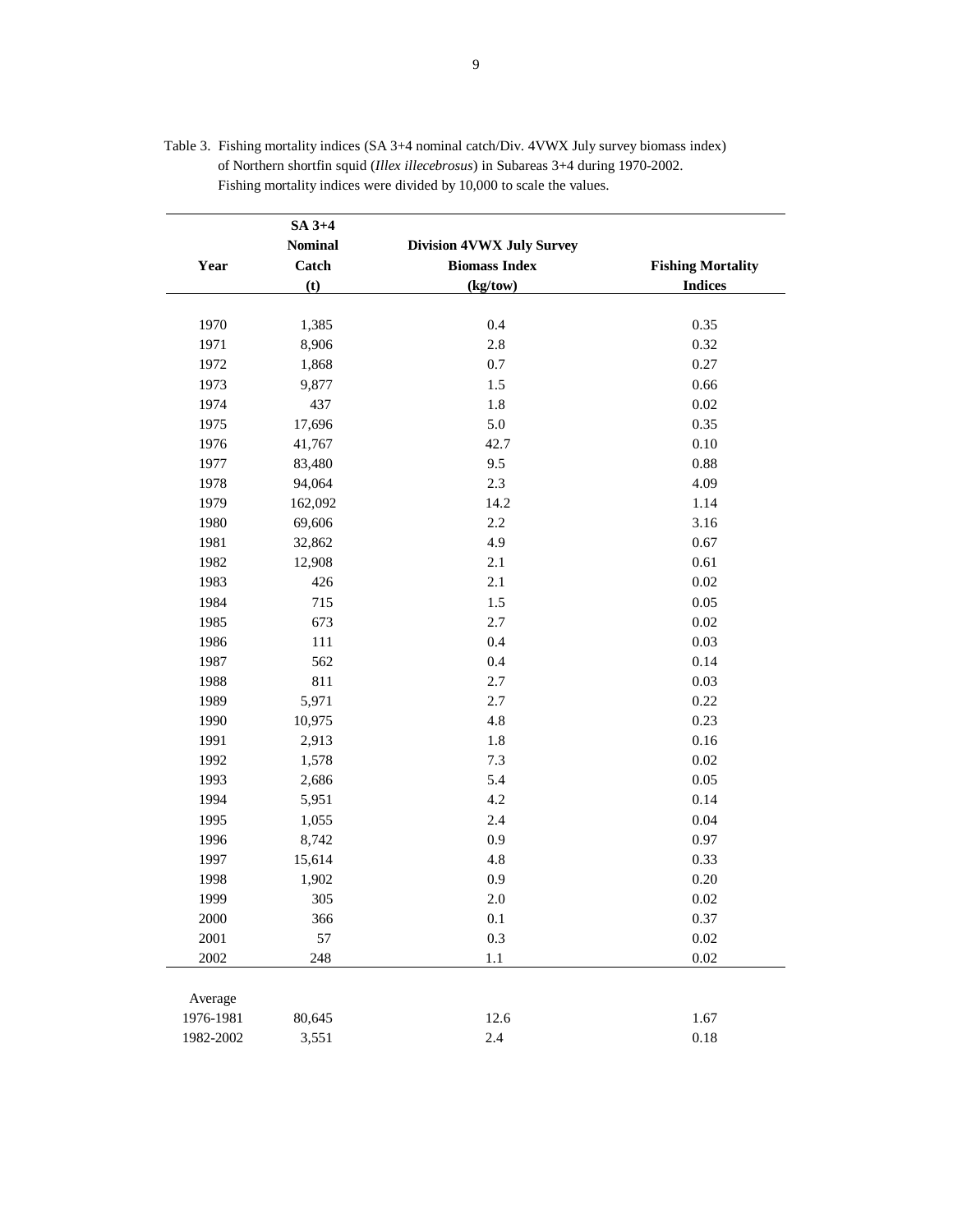



Fig. 1.Nominal catches ('000 t) of *Illex illecebrosus* and TACs in Subareas 3 and 4, during 1953-2002, and Subareas 5+6 during 1963-2002 (top) and nominal catches in Subarea 3 and Subarea 4 during 1982-2002 (bottom).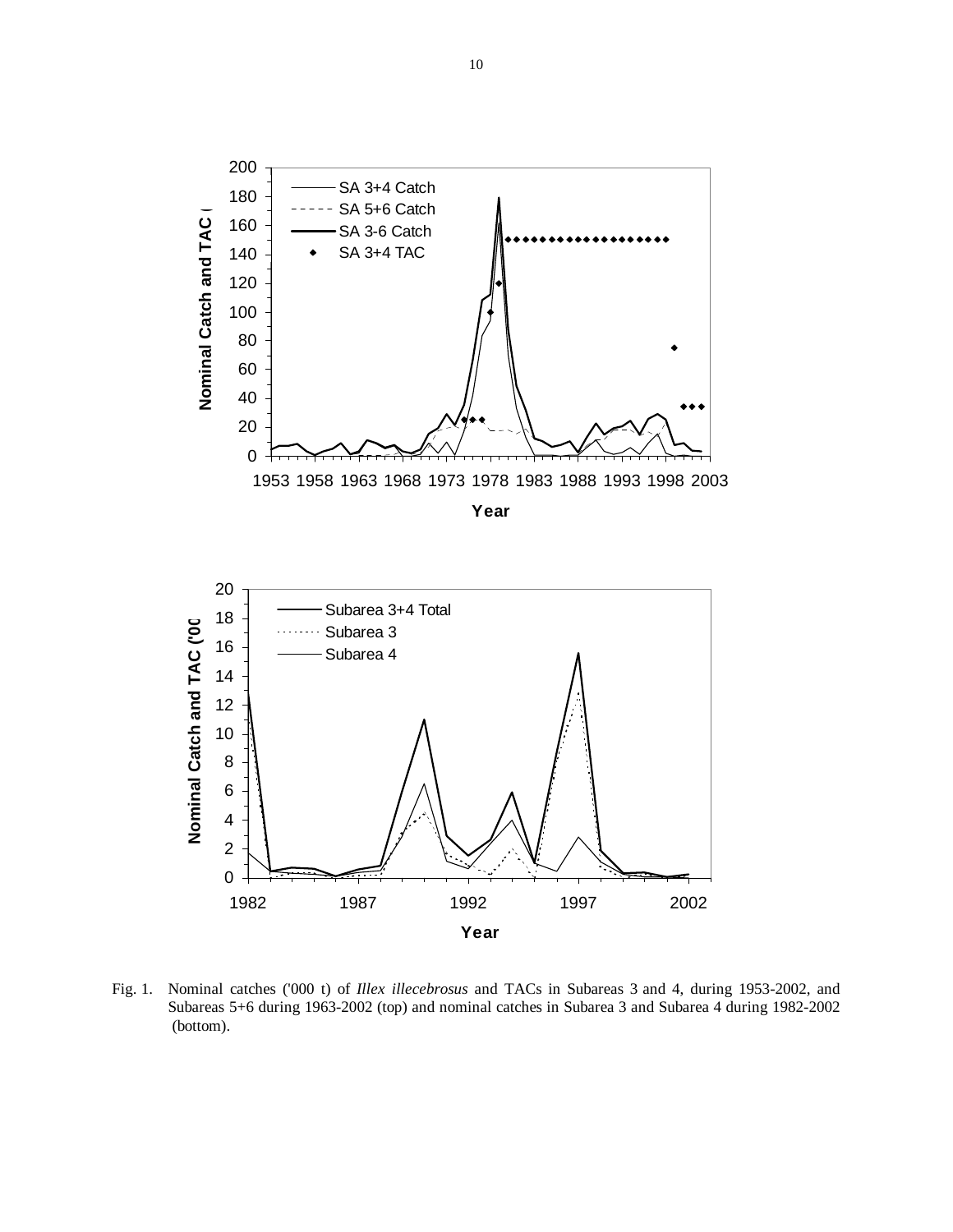

Fig. 2. *Illex illecebrosus* relative abundance (stratified mean number/tow) (top) and biomass indices (stratified mean kg/tow) (bottom) from the Division 4VWX surveys (July, 1970-2002), Division 4T surveys (September, 1971-2002), and Subareas 5+6 surveys (September-October, 1967-2002).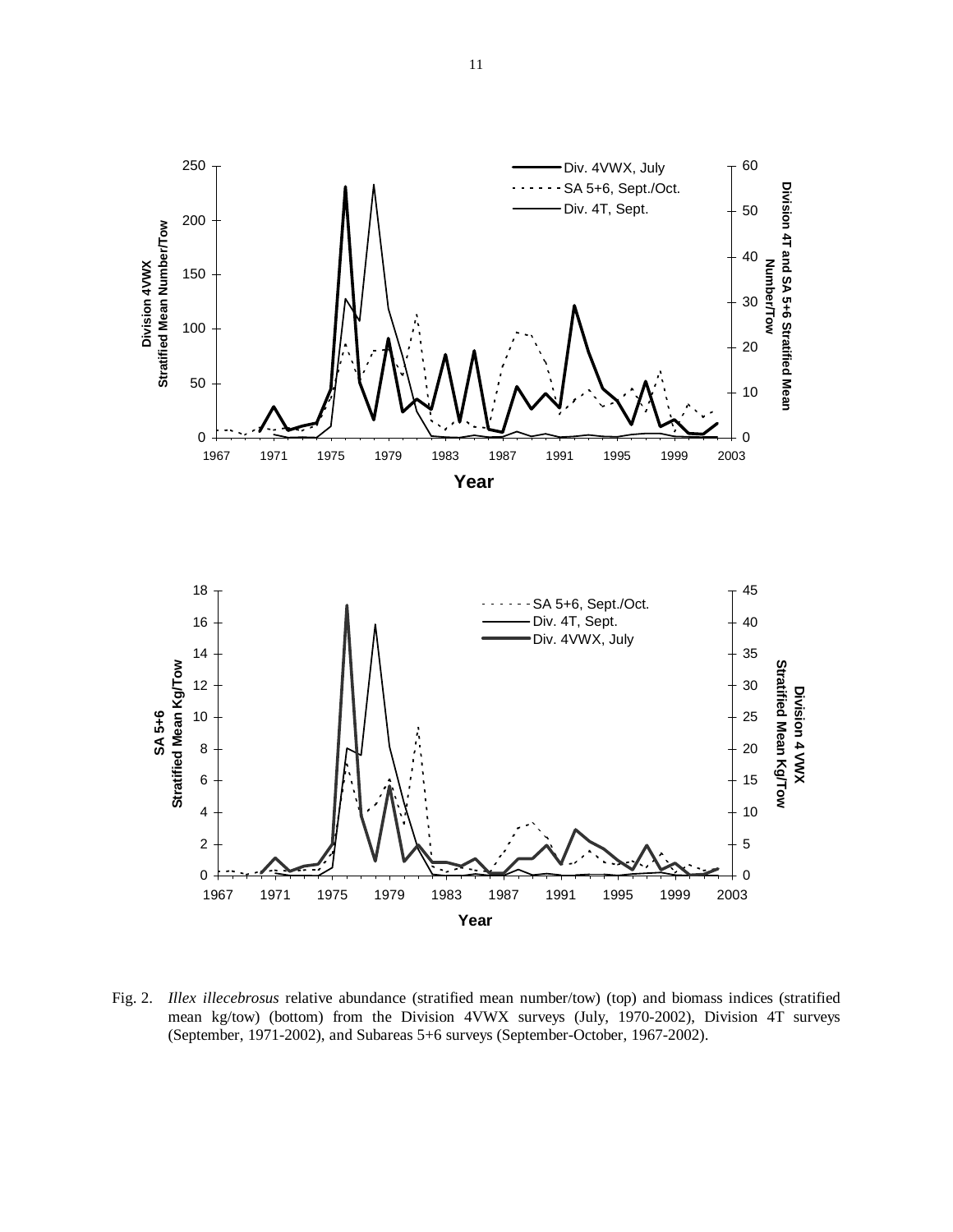

Fig. 3. Mean weight per individual (g) of *Illex illecebrosus* caught in the Subareas 5+6 autumn bottom trawl survey (1967-2002), Canadian Division 4VWX July bottom trawl surveys (1970-2002).



Fig.4. Fishing mortality indices (SA 3+4 nominal catch/Division 4VWX July survey biomass index) in Subareas 3+4, during 1970-2002, and averages during the high (1976-1981) and low (1982-2002) productivity periods. Fishing mortality indices were divided by 10,000 to scale the values.